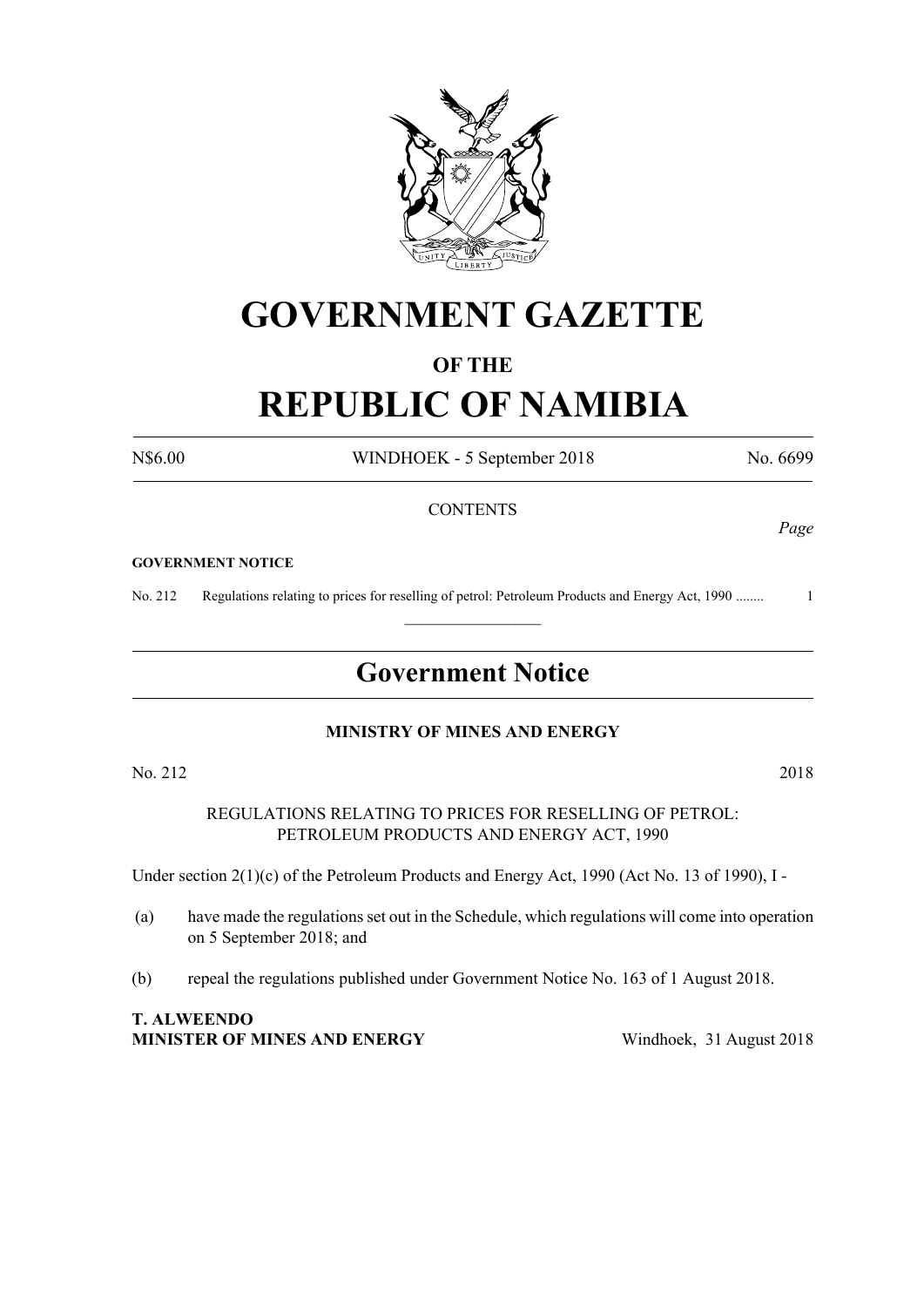#### **SCHEDULE**

#### PRICES AT WHICH PETROL MAY BE RESOLD

#### **Definitions**

**1.** In these regulations, a word or an expression to which a meaning has been assigned in the Petroleum Products and Energy Act, 1990 (Act No. 13 of 1990), bears that meaning and unless the context otherwise indicates -

"petrol" includes any mixture of petrol with any other substance, which mixture can be used as fuel for the operation of a spark ignition engine;

 "reseller" means any person who, whether he or she has a petrol pump in operation in terms of an arrangement with a wholesale distributor or not, acquires petrol directly from a wholesale distributor and sells it to any other person in the course of or as part of the activities of a business carried on by him or her, but does not include any such person in relation to petrol which he or she sells in terms of an agreement with a wholesale distributor only in quantities of not less than 200 litres at a time; and

"wholesale distributor" means any person to whom a wholesale licence has been issued under the Petroleum Products and Energy Act, 1990 (Act No. 13 of 1990), including any person who is deemed to be a wholesaler under that Act and any of the licensed oil companies or traders referred to in regulation 2.

#### **Licensed oil companies or traders**

**2.** The following are licensed oil companies or traders that are regarded as wholesale distributors:

| Pandu Trading Company (Proprietary) Limited                    | Licence W/ $1/2000$  |
|----------------------------------------------------------------|----------------------|
| Total Namibia (Proprietary) Limited                            | Licence W/ $2/2000$  |
| Caltex Oil (Namibia) (Proprietary) Limited                     | Licence W $/$ 3/2000 |
| Bachmus Oil & Fuel Supplies (Proprietary) Limited              | Licence W/ $4/2001$  |
| Shell Namibia Limited                                          | Licence W/ $5/2001$  |
| BP Namibia (Proprietary) Limited                               | Licence W/ $6/2001$  |
| Engen Namibia (Proprietary) Limited                            | Licence W/ $7/2001$  |
| <b>LVW</b> Boerediens                                          | Licence W/ $8/2001$  |
| Kunene Net Oil Brokers                                         | Licence W/ $9/2001$  |
| Namibia Fuel                                                   | Licence $W/10/2002$  |
| Namibia Petroleum Trading & Distribution (Proprietary) Limited | Licence $W/11/2002$  |
| Internam Shipping (Proprietary) Limited                        | Licence W/12/2002    |
| Internam Automotive & Fuel Supplies (Proprietary) Limited      | Licence $W/13/2002$  |
| Jaco N van Dyk                                                 | Licence $W/14/2002$  |
| Ombuga Oil Company (Proprietary) Limited                       | Licence $W/15/2003$  |
| <b>Rhino Trek</b>                                              | Licence $W/16/2003$  |
| Norwegian Seaways Namibia (Pty) Ltd                            | Licence $W/17/2003$  |
| Namibia Energy Corporation (Pty) Ltd                           | Licence $W/18/2004$  |
| Namibia Liquid Fuel (Pty) Ltd                                  | Licence $W/19/2004$  |
| Namibia Prima Traders (Pty) Ltd                                | Licence $W/20/2004$  |
| Central Oil Namibia                                            | Licence $W/21/2004$  |
| Lia Holdings (Pty) Ltd                                         | Licence $W/22/2004$  |
| African Legend Energy Namibia (Pty) Ltd                        | Licence $W/23/2005$  |
| Franchise Namibia CC                                           | Licence $W/24/2006$  |
| Namibia Future Petroleum & Marketing                           | Licence $W/25/2006$  |
| SANOCOR Africa Energy (Pty) Ltd                                | Licence $W/26/2006$  |
|                                                                |                      |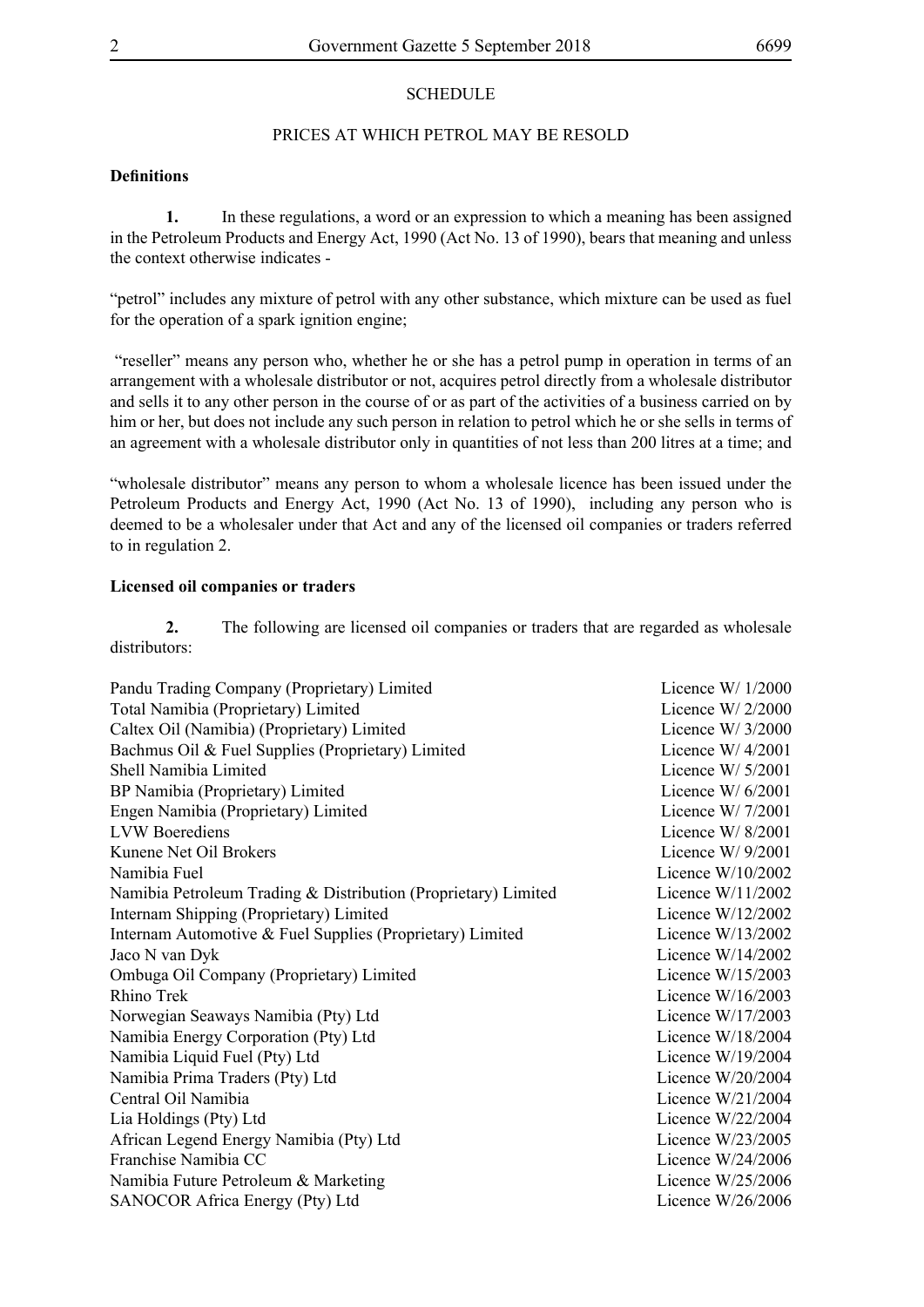Namib Contract Haulage (Pty) Ltd Licence W/27/2006 Northern Fuel Distribution CC and the Contract of the Licence W/28/2006 World Marine & Offshore Supply Company (Pty) Ltd Licence W/29/2007 Patizana Consultancy Service CC Licence W/30/2007 Puma Energy (Pty) Ltd Licence W/31/2014 Abraham Kazeundja Licence W/32/2007 Hapilo Energy CC Licence W/33/2007 Situmbeko Petroleum Suppliers CC Licence W/34/2007 United Africa Group (Pty) Ltd Licence W/35/2007 NAMWORLD Fuel Company (Pty) Ltd Licence W/36/2007 Noble Investment (Pty) Ltd Licence W/37/2007 Daniel Deon Van Vuuren License W/38/2008 Waddin General Retail (Pty) Ltd License W/39/2008 Namibia Oil Refinery Ltd License W/40/2008 Petro Energy Namibia License W/41/2008 Petro Logistics CC License W/42/2008 Nam-Russia Trading Enterprise CC License W/43/2008 M&C Freight Service CC License W/44/2008 MZOHS Investment Holding CC License W/45/2008 Fossil Investment Holding (Pty) Ltd License W/46/2008 Rentech Trading CC License W/47/2008 Jowells Transport Namibia License W/48/2008 David Joh Barty License W/50/2008 The Suppliers Ana Service CC License W/51/2008 Omega Shipping Namibia License W/57/2009 Linktel Shipping Agency License W/58/2009 JR Fuel Suppliers CC License W/59/2009 Rentech Trading CC License W/60/2010 Corridor Petroleum Investment (Pty) Ltd License W/61/2010 Namibia Petroleum Industry Consultancy Agent License W/62/2010 Shetu Trading CC License W/63/2010 Manifest Investment (Pty) Ltd License W/64/2010 Central Destribution (Pty) Ltd License W/65/2010 Orban Investment Four TwoTwo (Pty) Ltd License W/66/2010 Sky – Way Investment CC License W/67/2010 Roama Fuel Destributors License W/69/2010 Home Away Investments CC T/A Frontline Suppliers & Logistics CC License W/70/2010 Thula Investments CC License W/71/2011 A S P Group Holdings (Pty) Ltd License W/72/2011 AMIS Energy (Pty) Ltd License W/73/2011 WVM Investments License W/74/2011 Frontline Supplies and Logistics CC License W/75/2011 Lucks Oil and Energy License W/76/2011 Moshana Investment CC and the CO and the Company of the Company of the Company of the License W/79/2011 Naapotje Trading CC License W/80/2011 Afritech Oil & Gas (Pty) Ltd License W/78/2012 Renard Hatting License W/83/2012 Namiba General Suppliers t/a NGS Marine License W/84/2012 VMS Investments Holdings (Pty) Ltd License W/85/2012 Petrosol Petroleum Solutions License W/86/2012 Energy House Namibia CC and the Company of the License W/87/2012 Umoja Oil & Fuel Suppliers CC License W/88/2012 OBM Petroleum Distributors License W/89/2012 Ferbes Management Services CC License W/90/2012 Mobitek CC License W/91/2012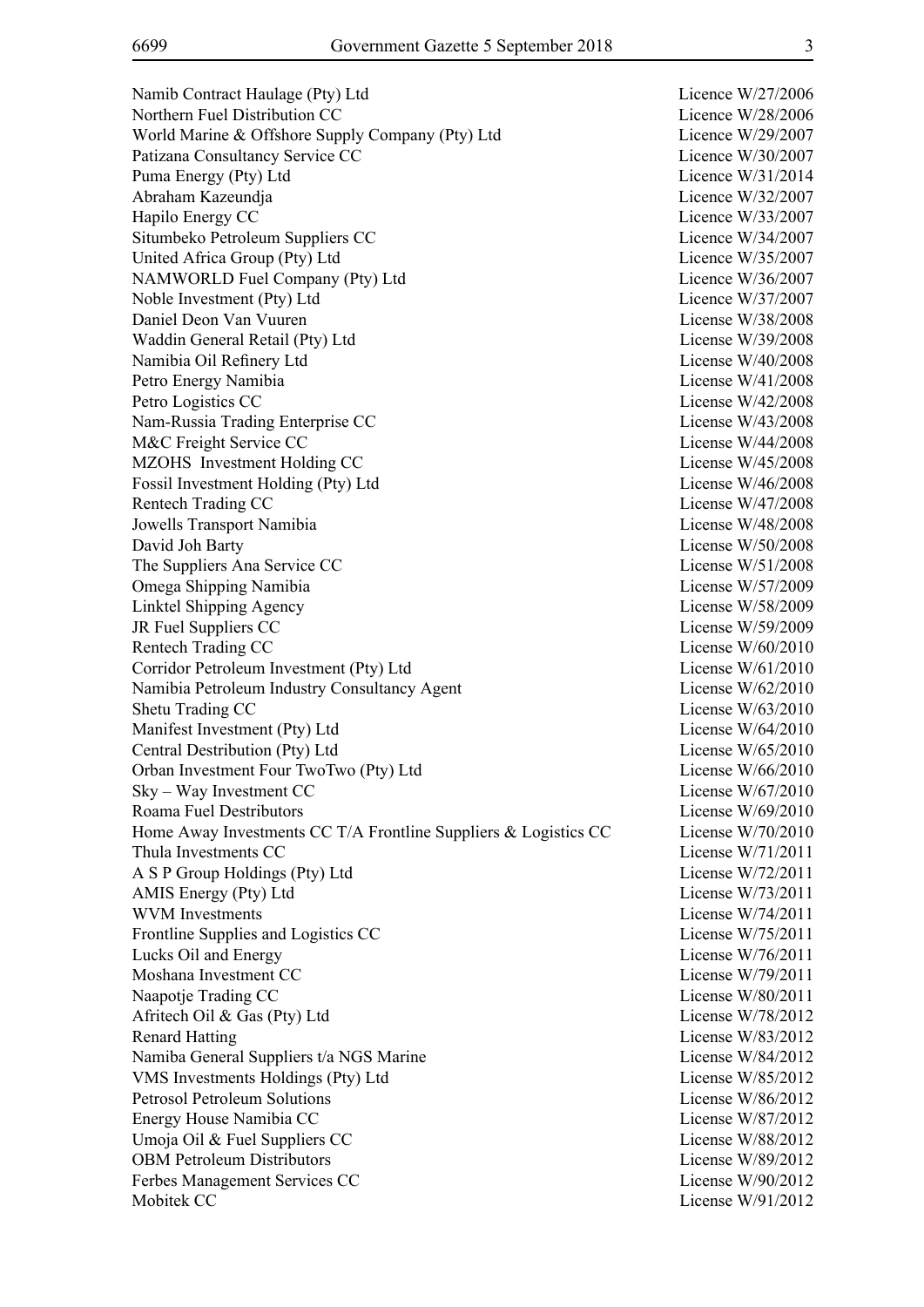Ondere Investment Holdings (Pty) Ltd License W/92/2012 Brandberg Trading Enterprises CC License W/93/2012 JDP Fuel and Gas Reserve (Pty) Ltd License W/94/2012 Regal Investments CC Licence W/95/2012 W. A Dodds T/A Licence W/96/2013 Monjasa Namibia (Pty) Ltd Licence W/97/2012 Erongo Fuel Distributors CC Licence W/98/2013 Lunganda Fuel Distributors CC Licence W/99/2013 Namib Marine Services (Pty) Ltd Licence W/100/2013 Sunrise Investments CC and the CO and the Countries of the Licence W/101/2013 Petro Africa (Ptv) Ltd Licence W/102/2013 GFS Investment CC Licence W/103/2013 Windhoek Fuel Centre CC and the Communication of the Licence W/104/2013 Cross Border Vehicle Traders Licence W/105/2013 Yes Trading & Investment CC Licence W/106/2013 Pegasus Fuels CC Licence W/107/2013 HBH Construction and Services CC Licence W/108/2013 West Coast Energy (Pty) Ltd Licence W/109/2014 Back to Back Investments CC Licence W/110/2013 Tania Botha CC Licence W/111/2013 SEN Petroleum CC Licence W/112/2013 Namenergy Resources (Pty) Ltd Licence W/113/2014 Rodney Andreas Transport CC Licence W/114/2013 First Investment CC Licence W/115/2013 Hendrik Dawids CC and the United States of the United States and Licence W/116/2013 Moonstone Trading Enterprises CC Licence W/117/2013 Versatile Environmental Consulting CC Licence W/118/2013 Good Fellas Investment CC Licence W/119/2014 Moonstone Investment CC and the CO licence W/121/2014 Caprivi Investment CC Licence W/124/2014 Lapka Investments CC Licence W/125/2014 Hallie Investments CC Licence W/126/2014 Mokolian Energy (Pty) Ltd Licence W/127/2014 Unlimited Investments (Pty) Ltd Licence W/128/2014 Du Preez Petroleum CC Licence W/129/2014 Extreme Customs Cleaning Services CC Licence W/130/2014 Alushe Multi Services CC and the Contract of the Licence W/131/2014 Demshi Investment Holdings (Pty) Ltd Licence W/132/2014 Blue Sea Trading Enterprise CC Licence W/134/2014 Namib Goldsun Oil CC and the Contract of the Contract of the Licence W/135/2016 Gold Rush Trading Number Twenty CC Licence W/136/2014 JKI Petroleum CC Licence W/137/2014 Gear Petroeum CC Licence W/138/2015 AA Petroleum S/S CC Licence W/139/2015 Queen Mwetako Investments CC and COV and Cover the Licence W/140/2015 Chekai Investments CC and the Company of the Company of the Licence W/141/2015 North Gate Investments CC Licence W/142/2015 Gaya Investments CC Licence W/143/2015 Helao Nafidi S/S Licence W/144/2015 Trans Hydrocarbon Namibia CC Licence W/145/2015 Renu Energy Namibia CC Licence W/146/2015 Southman Investments (Pty) Ltd Licence W/147/2015 Tenya Logistics CC T/A OPS Fuel CC Licence W/148/2015 Sheikh Investment CC Licence W/150/2015 Seed Trading CC Licence W/151/2015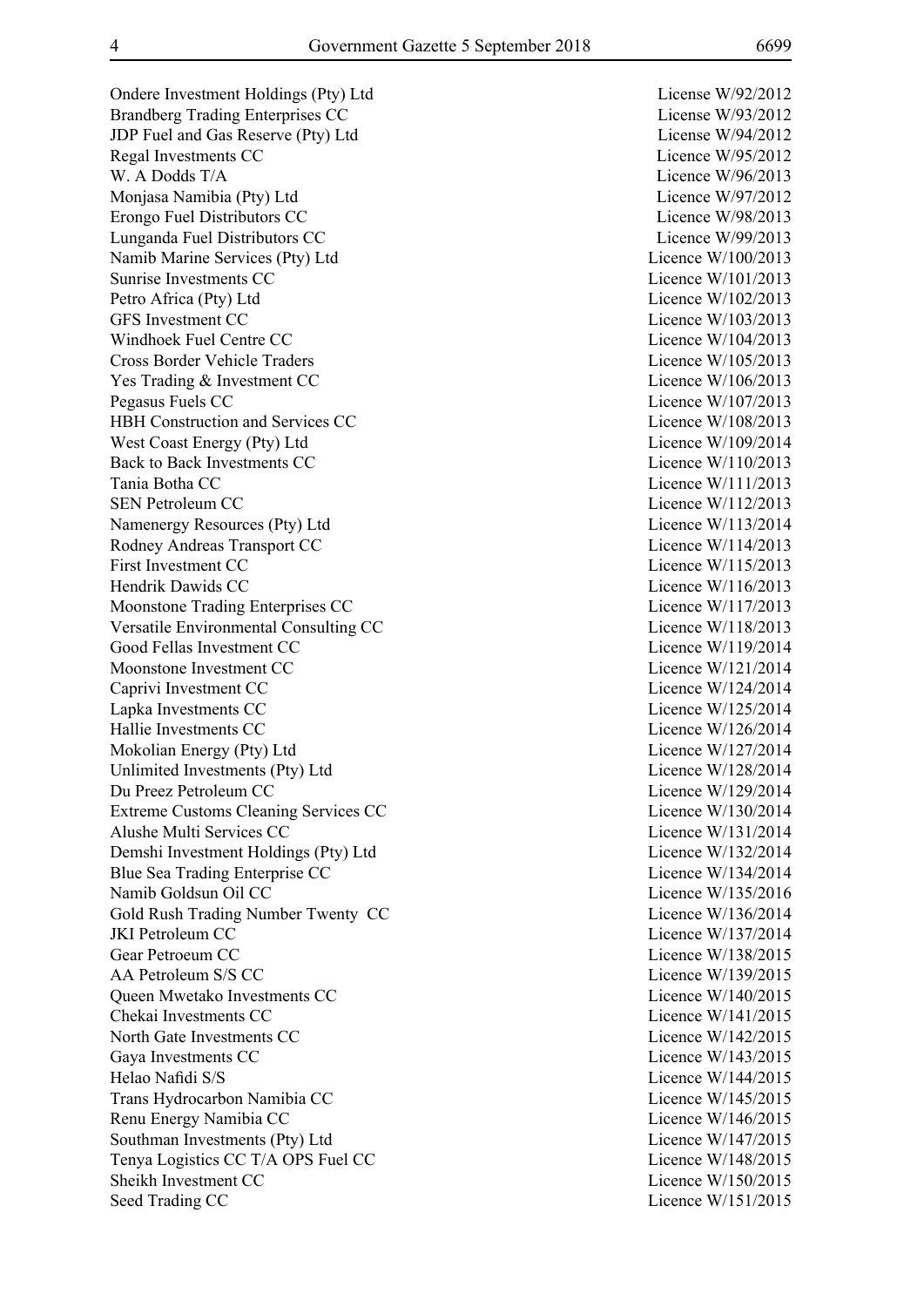Tate Energy (Pty) Ltd Epitome Holdings (Pty) Ltd Vigor Investment CC Ten Foot Investments (Pty) Ltd Uunongo Technologies CC Herman Karimbue Estrella Petroleum CC Coastal Oil & Fuel Suppliers CC Tank-Up Petroleum Namibia (Pty) Ltd Continental Oil & Gas Eco Energy Fuel and Oil Trading Omuramba Rural East Point Suppliers CC Luxury Two Hundred and Fourty Eight (Pty) Ltd Econo Investments (Pty) Ltd Camel Thorn Petroleum Services CC Liferole Investments (Ptv) Ltd Parallel Investments CC Brahsk Petroleum (Pty) Ltd Real Petroleum Namibia CC Horizon Fuel & Logistics (Pty) Ltd Trios Mangue Investments CC Okapi Supply Trading Namibia (Pty) Ltd RKS Investment Group CC Ndume Trading Enterprises CC Odessa Energy Solutions CC Evale Investment (Pty) Ltd Peace Garden Investments CC Petroba Fuels (Pty) Ltd Earth Ethicks Construction CC Flowvin Investment Group CC Enlightment Investment CC Decher Investment No. 6 CC A Van Der Walt Namibia (Pty) Ltd Imagine Investments (Pty) Ltd Mendozer Investments CC Oluzizi Petroleum Namibia CC Transpetro Group Namibia (Pty) Ltd Acer Petroleum Namibia (Pty) Ltd Wes Coast Investment CC Eco Fuel Investment CC Tapsie Transport and Clearing CC Goodwill Investments CC Fresh Unit Investment CC Intu Fuel Trading Enterprises CC Gilpin Oil  $&$  Fuel CC Logistics Support Services (Pty) Ltd Johannes Kelly Kakuni Upambi Investments CC Bellissima Investment Thirty One (Pty) Ltd t/a Multi Fuel & Oil VIC Shipping CC E N Fuels and Lubricants CC Ocean Bunker Petroleum Service (Pty) Ltd Odjove Energy and Mining CC

| W/152/2015<br>Licence |
|-----------------------|
| W/153/2017<br>Licence |
| W/154/2015<br>Licence |
| W/155/2016<br>Licence |
| W/156/2016<br>Licence |
|                       |
| W/157/2016<br>Licence |
| W/158/2016<br>Licence |
| W/159/2016<br>Licence |
| W/160/2016<br>Licence |
| W/161/2016<br>Licence |
| W/163/2016<br>Licence |
| W/164/2016<br>Licence |
| W/165/2016<br>Licence |
| W/166/2016<br>Licence |
|                       |
| W/167/2016<br>Licence |
| W/168/2016<br>Licence |
| W/169/2016<br>Licence |
| W/170/2016<br>Licence |
| W/172/2017<br>Licence |
| W/173/2017<br>Licence |
| W/174/2017<br>Licence |
| W/175/2017<br>Licence |
| W/176/2017<br>Licence |
|                       |
| W/177/2017<br>Licence |
| W/178/2017<br>Licence |
| W/179/2017<br>Licence |
| W/180/2017<br>Licence |
| W/181/2017<br>Licence |
| W/182/2017<br>Licence |
| W/183/2017<br>Licence |
| W/184/2017<br>Licence |
| W/185/2017<br>Licence |
| W/186/2017<br>Licence |
| W/187/2017            |
| Licence               |
| W/188/2017<br>Licence |
| W/189/2017<br>Licence |
| W/190/2017<br>Licence |
| W/191/2017<br>Licence |
| W/192/2017<br>Licence |
| Licence<br>W/193/2017 |
| W/194/2017<br>Licence |
| W/195/2017<br>Licence |
| W/196/2017<br>Licence |
| W/197/2017<br>Licence |
|                       |
| Licence<br>W/198/2017 |
| W/199/2017<br>Licence |
| W/200/2018<br>Licence |
| W/201/2018<br>Licence |
| W/202/2018<br>Licence |
| Licence<br>W/203/2018 |
| W/204/2018<br>Licence |
| W/205/2018<br>Licence |
| Licence<br>W/206/2018 |
|                       |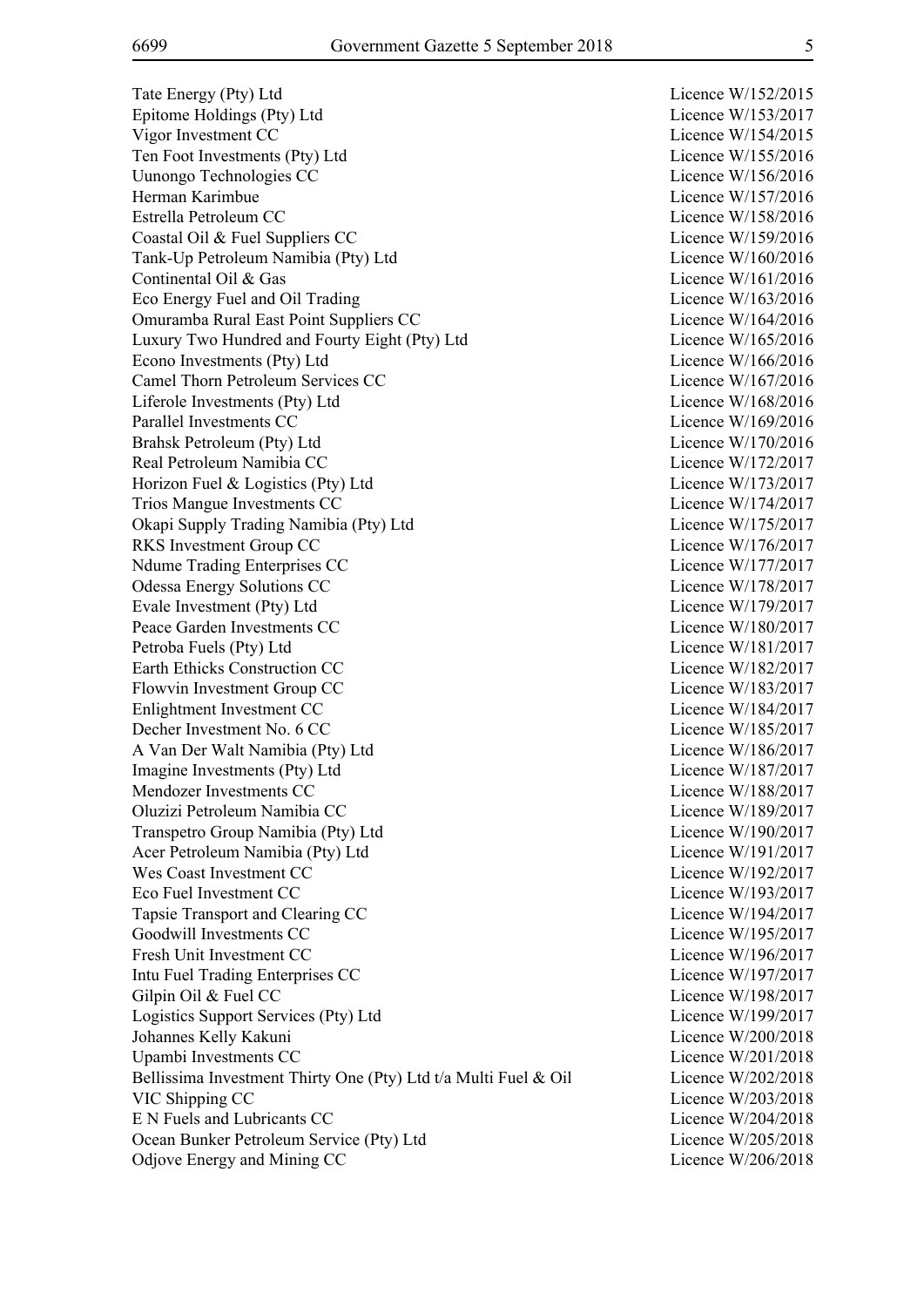### **Reselling price of petrol**

**3.** The prices at which 95 octane unleaded petrol may be sold by a reseller to any person at any place mentioned in the Annexure are the prices indicated opposite the place concerned.

#### **ANNEXURE**

| <b>Place</b>                          | Retail Price in c/l<br><b>ULP 95 Octane</b><br>5 September 2018 |
|---------------------------------------|-----------------------------------------------------------------|
| AI-AIS                                | 1363.0                                                          |
| <b>AMINIUS</b>                        | 1361.0                                                          |
| <b>ANDARA</b>                         | 1345.0                                                          |
| <b>ARANDIS</b>                        | 1334.0                                                          |
| <b>ARANOS</b>                         | 1356.0                                                          |
| <b>ARIAMSVLEI</b>                     | 1363.0                                                          |
| <b>ARIS</b>                           | 1353.0                                                          |
| <b>AROAB</b>                          | 1355.0                                                          |
| <b>ASAB</b>                           | 1374.0                                                          |
| <b>AUS</b>                            | 1355.0                                                          |
| <b>BANGANI</b>                        | 1345.0                                                          |
| <b>BEN HUR FARM</b>                   | 1363.0                                                          |
| <b>BERSEBA</b>                        | 1355.0                                                          |
| <b>BETHANIE</b>                       | 1355.0                                                          |
| <b>BETTA</b>                          | 1329.0                                                          |
| <b>BRAKWATER</b>                      | 1353.0                                                          |
| <b>BRANDBERG</b>                      | 1312.0                                                          |
| <b>BRAUNFELS</b>                      | 1337.0                                                          |
| <b>BUFFALO (COC ONLY)</b>             | 1345.0                                                          |
| <b>BUITEPOS</b>                       | 1355.0                                                          |
| <b>BULLSPORT</b>                      | 1361.0                                                          |
| <b>CHAMAITES</b>                      | 1355.0                                                          |
| <b>CHIEBELLA ESTATES</b>              | 1363.0                                                          |
| <b>COBLENS STORE</b>                  | 1345.0                                                          |
| <b>CORDOVA</b>                        | 1341.0                                                          |
| <b>DANKBAAR FARM</b>                  | 1355.0                                                          |
| DEI GRACIA (Otjipiro-Waterberg Lodge) | 1356.0                                                          |
| DEKKA CONSTR. (PAST USAKOS)           | 1325.0                                                          |
| DEKKA CONSTR. (PRE USAKOS)            | 1312.0                                                          |
| <b>DERM STORE</b>                     | 1351.0                                                          |
| <b>DIKDOORN</b>                       | 1371.0                                                          |
| DIPCAPDI SCHOOL                       | 1366.0                                                          |
| <b>DONKERSAND</b>                     | 1307.0                                                          |
| <b>DORDABIS</b>                       | 1345.0                                                          |
| <b>DUIKERSVLEI</b>                    | 1344.0                                                          |
| <b>EENHANA</b>                        | 1354.0                                                          |
| <b>EKUJA</b>                          | 1345.0                                                          |
| ELBE COPPER MINE                      | 1324.0                                                          |
| <b>ELDERS</b>                         | 1355.0                                                          |
| ENDOLA - OHANGWENA REGION             | 1354.0                                                          |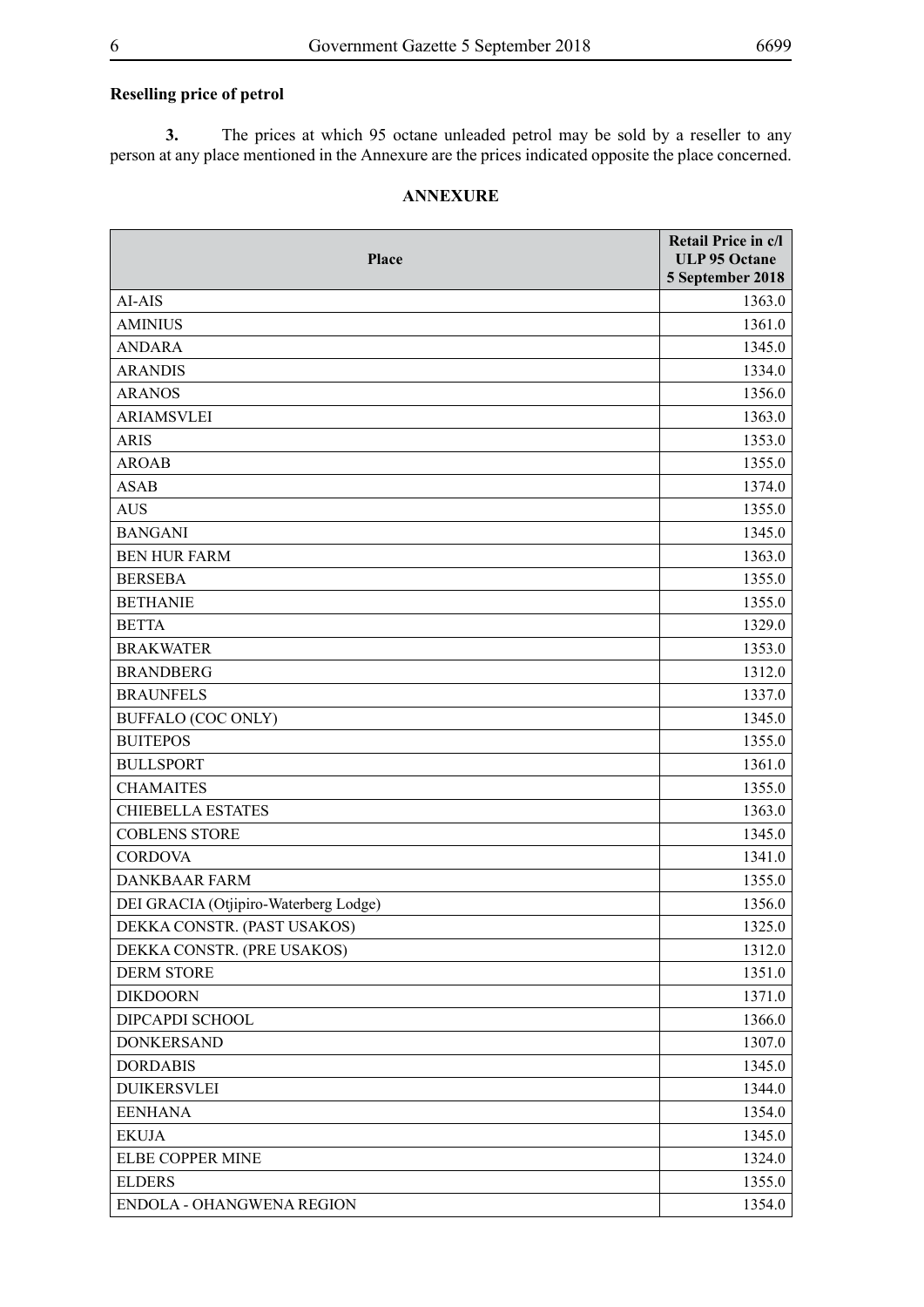| <b>ENGELA</b>                                | 1354.0 |
|----------------------------------------------|--------|
| <b>EORONDEMBA</b>                            | 1361.0 |
| EPUKIRO 10                                   | 1358.0 |
| <b>EPUKIRO 3</b>                             | 1358.0 |
| ERNST MEYER SCHOOL                           | 1366.0 |
| <b>ETUNDA</b>                                | 1319.0 |
| FARM TRADOS NO. 92                           | 1356.0 |
| <b>GAMIS</b>                                 | 1359.0 |
| <b>GAMSBERG</b> (COC)                        | 1317.0 |
| <b>GHANSIES</b>                              | 1325.0 |
| <b>GIBEON</b>                                | 1372.0 |
| <b>GOAGEB</b>                                | 1355.0 |
| <b>GOBABEB</b> (Desert Research Foundations) | 1302.0 |
| <b>GOBABIS</b>                               | 1346.0 |
| <b>GOCHAS</b>                                | 1356.0 |
| <b>GROOTFONTEIN</b>                          | 1345.0 |
| <b>GROSSBARMEN</b>                           | 1346.0 |
| <b>GRUNAU</b>                                | 1363.0 |
| <b>GUISES</b>                                | 1367.0 |
| <b>HALALI</b>                                | 1358.0 |
| <b>HARDAP</b>                                | 1364.0 |
| <b>HARIBES</b>                               | 1347.0 |
| <b>HEKEL SERVICE</b>                         | 1346.0 |
| <b>HELENA FARM</b>                           | 1361.0 |
| HELMERINGHAUSEN                              | 1365.0 |
| <b>HENTIES BAY</b>                           | 1334.0 |
| <b>HOCHVELD</b>                              | 1341.0 |
| <b>HOLOOG</b>                                | 1355.0 |
| <b>ISABIS</b>                                | 1346.0 |
| K. E. 13                                     | 1360.0 |
| K.E. 3                                       | 1337.0 |
| <b>KALKFELD</b>                              | 1337.0 |
| <b>KALKRAND</b>                              | 1349.0 |
| <b>KAMANJAB</b>                              | 1337.0 |
| <b>KANDUMI STORE</b>                         | 1343.0 |
| <b>KARASBURG</b>                             | 1363.0 |
| <b>KARIBIB</b>                               | 1315.0 |
| <b>KATIMA MULILO</b>                         | 1345.0 |
| KAVANGO RANCHES                              | 1354.0 |
| <b>KEETMANSHOOP</b>                          | 1355.0 |
| <b>KHORIXAS</b>                              | 1337.0 |
| <b>KLEIN KARAS</b>                           | 1363.0 |
| <b>KLEIN MENASSE</b>                         | 1355.0 |
| <b>KLEIN-AUB</b>                             | 1357.0 |
| <b>KOBLENS</b>                               | 1337.0 |
| <b>KOES</b>                                  | 1355.0 |
| <b>KOMBAT</b>                                | 1345.0 |
| <b>KONGOLA</b>                               | 1345.0 |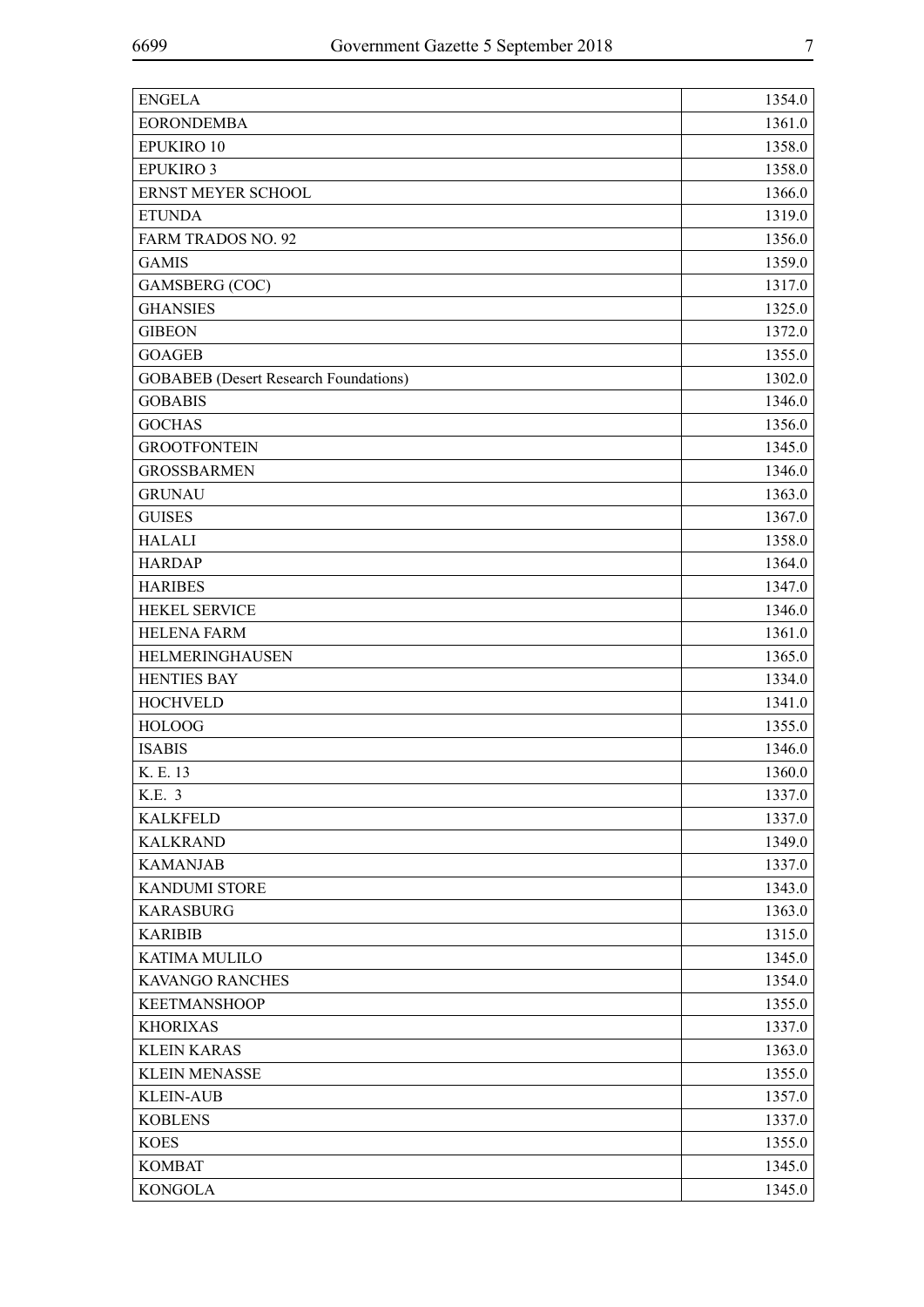| 1324.0<br><b>KRANZBERG MINE</b><br><b>KRIES HOTEL</b><br>1354.0<br><b>LB GARAGE</b><br>1360.0<br>LEONARDVILLE<br>1358.0<br><b>LEPEL STORE</b><br>1327.0<br><b>LINYANTI</b><br>1345.0<br><b>LITHIUM MINE</b><br>1319.0<br><b>LUDERITZ</b><br>1355.0<br>LUHEBU DISTRICT<br>1345.0<br><b>MAHANENE</b><br>1354.0<br><b>MAKKANOR</b><br>1363.0<br><b>MALTAHOHE</b><br>1354.0<br><b>MANGETTI</b><br>1344.0<br><b>MARIENTAL</b><br>1347.0<br><b>MIDGARD</b><br>1350.0<br><b>MILE 108 TN</b><br>1315.0<br>MILE 72 TN<br>1307.0<br>MOKUTI LODGE<br>1356.0<br><b>MOUNT ETJO</b><br>1347.0<br><b>MUKWE</b><br>1345.0<br><b>MURURANE</b><br>1354.0<br><b>MUSESE</b><br>1357.0<br>MUTJAVIKUA F<br>1345.0<br><b>NAMIB RESTCAMP</b><br>1319.0<br><b>NAMUTONI</b><br>1358.0<br><b>NEI-NEIS</b><br>1317.0<br><b>NEPARA</b><br>1345.0<br><b>NEUDAM</b><br>1354.0<br><b>NINA</b><br>1351.0<br>1345.0<br>NKURENKURU<br><b>NOMTSAS</b><br>1327.0<br><b>NOODBURG</b><br>1366.0<br><b>NOORDOEWER</b><br>1363.0<br><b>NYANGANA</b><br>1345.0<br><b>ODIBO</b><br>1354.0<br><b>OHANGWENA</b><br>1354.0<br><b>OKAHANDJA</b><br>1333.0<br><b>OKAHAO</b><br>1354.0<br>OKAKARARA<br>1345.0<br>OKAMATAPATI<br>1356.0<br><b>OKASHANA</b><br>1354.0<br><b>OKAUKUEJO</b><br>1353.0<br><b>OKOMBAHE</b><br>1349.0<br>OKONDJATU<br>1358.0<br><b>OKONGO</b><br>1354.0<br><b>OMAFO</b><br>1354.0<br>OMAJETTE CONCESSION<br>1327.0 | <b>KORRIDOR POS 13</b> | 1361.0 |
|--------------------------------------------------------------------------------------------------------------------------------------------------------------------------------------------------------------------------------------------------------------------------------------------------------------------------------------------------------------------------------------------------------------------------------------------------------------------------------------------------------------------------------------------------------------------------------------------------------------------------------------------------------------------------------------------------------------------------------------------------------------------------------------------------------------------------------------------------------------------------------------------------------------------------------------------------------------------------------------------------------------------------------------------------------------------------------------------------------------------------------------------------------------------------------------------------------------------------------------------------------------------------------------------------------------------------------------------------------------------------------------------|------------------------|--------|
|                                                                                                                                                                                                                                                                                                                                                                                                                                                                                                                                                                                                                                                                                                                                                                                                                                                                                                                                                                                                                                                                                                                                                                                                                                                                                                                                                                                            |                        |        |
|                                                                                                                                                                                                                                                                                                                                                                                                                                                                                                                                                                                                                                                                                                                                                                                                                                                                                                                                                                                                                                                                                                                                                                                                                                                                                                                                                                                            |                        |        |
|                                                                                                                                                                                                                                                                                                                                                                                                                                                                                                                                                                                                                                                                                                                                                                                                                                                                                                                                                                                                                                                                                                                                                                                                                                                                                                                                                                                            |                        |        |
|                                                                                                                                                                                                                                                                                                                                                                                                                                                                                                                                                                                                                                                                                                                                                                                                                                                                                                                                                                                                                                                                                                                                                                                                                                                                                                                                                                                            |                        |        |
|                                                                                                                                                                                                                                                                                                                                                                                                                                                                                                                                                                                                                                                                                                                                                                                                                                                                                                                                                                                                                                                                                                                                                                                                                                                                                                                                                                                            |                        |        |
|                                                                                                                                                                                                                                                                                                                                                                                                                                                                                                                                                                                                                                                                                                                                                                                                                                                                                                                                                                                                                                                                                                                                                                                                                                                                                                                                                                                            |                        |        |
|                                                                                                                                                                                                                                                                                                                                                                                                                                                                                                                                                                                                                                                                                                                                                                                                                                                                                                                                                                                                                                                                                                                                                                                                                                                                                                                                                                                            |                        |        |
|                                                                                                                                                                                                                                                                                                                                                                                                                                                                                                                                                                                                                                                                                                                                                                                                                                                                                                                                                                                                                                                                                                                                                                                                                                                                                                                                                                                            |                        |        |
|                                                                                                                                                                                                                                                                                                                                                                                                                                                                                                                                                                                                                                                                                                                                                                                                                                                                                                                                                                                                                                                                                                                                                                                                                                                                                                                                                                                            |                        |        |
|                                                                                                                                                                                                                                                                                                                                                                                                                                                                                                                                                                                                                                                                                                                                                                                                                                                                                                                                                                                                                                                                                                                                                                                                                                                                                                                                                                                            |                        |        |
|                                                                                                                                                                                                                                                                                                                                                                                                                                                                                                                                                                                                                                                                                                                                                                                                                                                                                                                                                                                                                                                                                                                                                                                                                                                                                                                                                                                            |                        |        |
|                                                                                                                                                                                                                                                                                                                                                                                                                                                                                                                                                                                                                                                                                                                                                                                                                                                                                                                                                                                                                                                                                                                                                                                                                                                                                                                                                                                            |                        |        |
|                                                                                                                                                                                                                                                                                                                                                                                                                                                                                                                                                                                                                                                                                                                                                                                                                                                                                                                                                                                                                                                                                                                                                                                                                                                                                                                                                                                            |                        |        |
|                                                                                                                                                                                                                                                                                                                                                                                                                                                                                                                                                                                                                                                                                                                                                                                                                                                                                                                                                                                                                                                                                                                                                                                                                                                                                                                                                                                            |                        |        |
|                                                                                                                                                                                                                                                                                                                                                                                                                                                                                                                                                                                                                                                                                                                                                                                                                                                                                                                                                                                                                                                                                                                                                                                                                                                                                                                                                                                            |                        |        |
|                                                                                                                                                                                                                                                                                                                                                                                                                                                                                                                                                                                                                                                                                                                                                                                                                                                                                                                                                                                                                                                                                                                                                                                                                                                                                                                                                                                            |                        |        |
|                                                                                                                                                                                                                                                                                                                                                                                                                                                                                                                                                                                                                                                                                                                                                                                                                                                                                                                                                                                                                                                                                                                                                                                                                                                                                                                                                                                            |                        |        |
|                                                                                                                                                                                                                                                                                                                                                                                                                                                                                                                                                                                                                                                                                                                                                                                                                                                                                                                                                                                                                                                                                                                                                                                                                                                                                                                                                                                            |                        |        |
|                                                                                                                                                                                                                                                                                                                                                                                                                                                                                                                                                                                                                                                                                                                                                                                                                                                                                                                                                                                                                                                                                                                                                                                                                                                                                                                                                                                            |                        |        |
|                                                                                                                                                                                                                                                                                                                                                                                                                                                                                                                                                                                                                                                                                                                                                                                                                                                                                                                                                                                                                                                                                                                                                                                                                                                                                                                                                                                            |                        |        |
|                                                                                                                                                                                                                                                                                                                                                                                                                                                                                                                                                                                                                                                                                                                                                                                                                                                                                                                                                                                                                                                                                                                                                                                                                                                                                                                                                                                            |                        |        |
|                                                                                                                                                                                                                                                                                                                                                                                                                                                                                                                                                                                                                                                                                                                                                                                                                                                                                                                                                                                                                                                                                                                                                                                                                                                                                                                                                                                            |                        |        |
|                                                                                                                                                                                                                                                                                                                                                                                                                                                                                                                                                                                                                                                                                                                                                                                                                                                                                                                                                                                                                                                                                                                                                                                                                                                                                                                                                                                            |                        |        |
|                                                                                                                                                                                                                                                                                                                                                                                                                                                                                                                                                                                                                                                                                                                                                                                                                                                                                                                                                                                                                                                                                                                                                                                                                                                                                                                                                                                            |                        |        |
|                                                                                                                                                                                                                                                                                                                                                                                                                                                                                                                                                                                                                                                                                                                                                                                                                                                                                                                                                                                                                                                                                                                                                                                                                                                                                                                                                                                            |                        |        |
|                                                                                                                                                                                                                                                                                                                                                                                                                                                                                                                                                                                                                                                                                                                                                                                                                                                                                                                                                                                                                                                                                                                                                                                                                                                                                                                                                                                            |                        |        |
|                                                                                                                                                                                                                                                                                                                                                                                                                                                                                                                                                                                                                                                                                                                                                                                                                                                                                                                                                                                                                                                                                                                                                                                                                                                                                                                                                                                            |                        |        |
|                                                                                                                                                                                                                                                                                                                                                                                                                                                                                                                                                                                                                                                                                                                                                                                                                                                                                                                                                                                                                                                                                                                                                                                                                                                                                                                                                                                            |                        |        |
|                                                                                                                                                                                                                                                                                                                                                                                                                                                                                                                                                                                                                                                                                                                                                                                                                                                                                                                                                                                                                                                                                                                                                                                                                                                                                                                                                                                            |                        |        |
|                                                                                                                                                                                                                                                                                                                                                                                                                                                                                                                                                                                                                                                                                                                                                                                                                                                                                                                                                                                                                                                                                                                                                                                                                                                                                                                                                                                            |                        |        |
|                                                                                                                                                                                                                                                                                                                                                                                                                                                                                                                                                                                                                                                                                                                                                                                                                                                                                                                                                                                                                                                                                                                                                                                                                                                                                                                                                                                            |                        |        |
|                                                                                                                                                                                                                                                                                                                                                                                                                                                                                                                                                                                                                                                                                                                                                                                                                                                                                                                                                                                                                                                                                                                                                                                                                                                                                                                                                                                            |                        |        |
|                                                                                                                                                                                                                                                                                                                                                                                                                                                                                                                                                                                                                                                                                                                                                                                                                                                                                                                                                                                                                                                                                                                                                                                                                                                                                                                                                                                            |                        |        |
|                                                                                                                                                                                                                                                                                                                                                                                                                                                                                                                                                                                                                                                                                                                                                                                                                                                                                                                                                                                                                                                                                                                                                                                                                                                                                                                                                                                            |                        |        |
|                                                                                                                                                                                                                                                                                                                                                                                                                                                                                                                                                                                                                                                                                                                                                                                                                                                                                                                                                                                                                                                                                                                                                                                                                                                                                                                                                                                            |                        |        |
|                                                                                                                                                                                                                                                                                                                                                                                                                                                                                                                                                                                                                                                                                                                                                                                                                                                                                                                                                                                                                                                                                                                                                                                                                                                                                                                                                                                            |                        |        |
|                                                                                                                                                                                                                                                                                                                                                                                                                                                                                                                                                                                                                                                                                                                                                                                                                                                                                                                                                                                                                                                                                                                                                                                                                                                                                                                                                                                            |                        |        |
|                                                                                                                                                                                                                                                                                                                                                                                                                                                                                                                                                                                                                                                                                                                                                                                                                                                                                                                                                                                                                                                                                                                                                                                                                                                                                                                                                                                            |                        |        |
|                                                                                                                                                                                                                                                                                                                                                                                                                                                                                                                                                                                                                                                                                                                                                                                                                                                                                                                                                                                                                                                                                                                                                                                                                                                                                                                                                                                            |                        |        |
|                                                                                                                                                                                                                                                                                                                                                                                                                                                                                                                                                                                                                                                                                                                                                                                                                                                                                                                                                                                                                                                                                                                                                                                                                                                                                                                                                                                            |                        |        |
|                                                                                                                                                                                                                                                                                                                                                                                                                                                                                                                                                                                                                                                                                                                                                                                                                                                                                                                                                                                                                                                                                                                                                                                                                                                                                                                                                                                            |                        |        |
|                                                                                                                                                                                                                                                                                                                                                                                                                                                                                                                                                                                                                                                                                                                                                                                                                                                                                                                                                                                                                                                                                                                                                                                                                                                                                                                                                                                            |                        |        |
|                                                                                                                                                                                                                                                                                                                                                                                                                                                                                                                                                                                                                                                                                                                                                                                                                                                                                                                                                                                                                                                                                                                                                                                                                                                                                                                                                                                            |                        |        |
|                                                                                                                                                                                                                                                                                                                                                                                                                                                                                                                                                                                                                                                                                                                                                                                                                                                                                                                                                                                                                                                                                                                                                                                                                                                                                                                                                                                            |                        |        |
|                                                                                                                                                                                                                                                                                                                                                                                                                                                                                                                                                                                                                                                                                                                                                                                                                                                                                                                                                                                                                                                                                                                                                                                                                                                                                                                                                                                            |                        |        |
|                                                                                                                                                                                                                                                                                                                                                                                                                                                                                                                                                                                                                                                                                                                                                                                                                                                                                                                                                                                                                                                                                                                                                                                                                                                                                                                                                                                            |                        |        |
|                                                                                                                                                                                                                                                                                                                                                                                                                                                                                                                                                                                                                                                                                                                                                                                                                                                                                                                                                                                                                                                                                                                                                                                                                                                                                                                                                                                            |                        |        |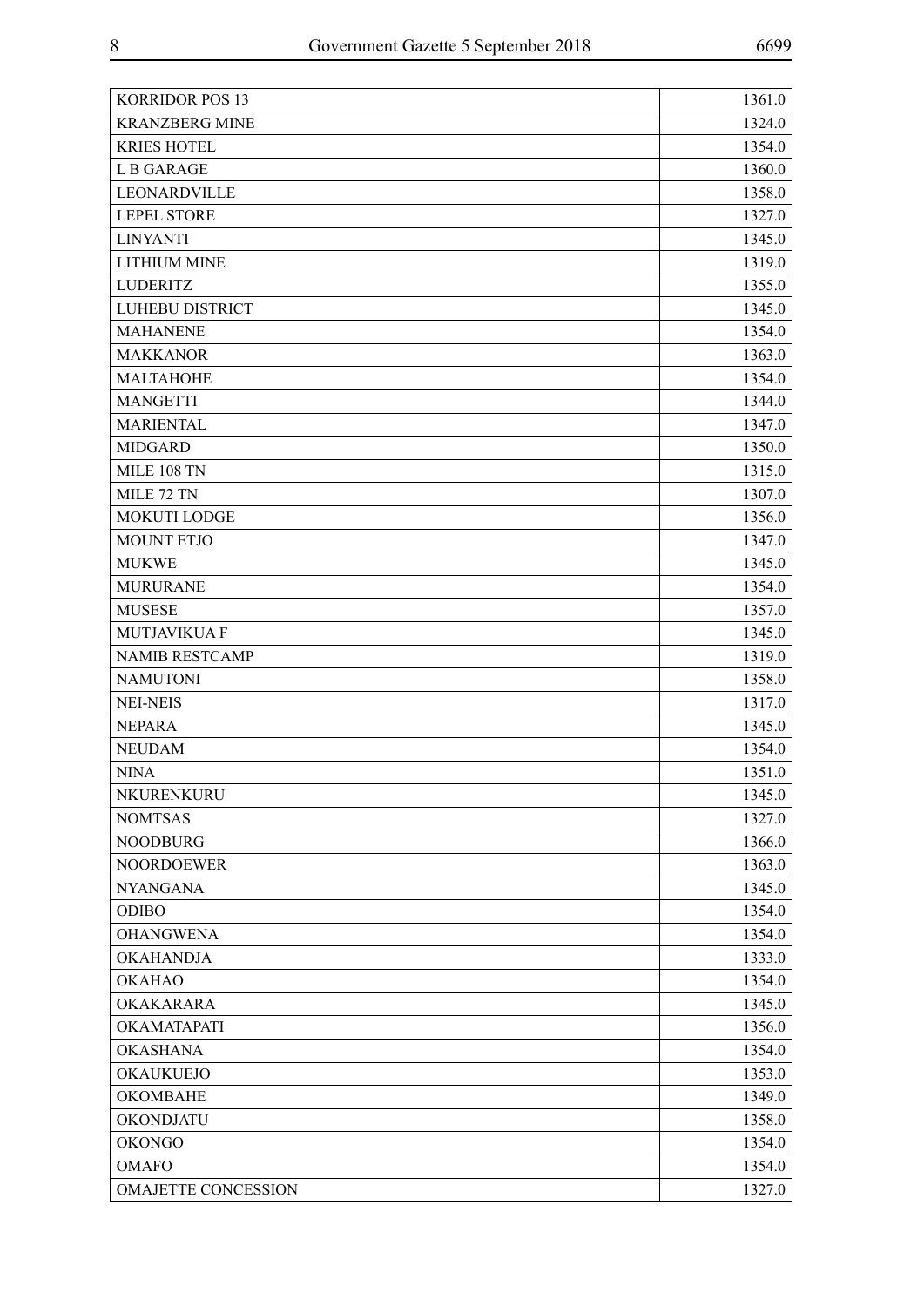| <b>OMAPUMBA S/STATION</b>                          | 1351.0 |
|----------------------------------------------------|--------|
| <b>OMARURU</b>                                     | 1322.0 |
| <b>OMATJENNE</b>                                   | 1337.0 |
| <b>OMBALANTU</b>                                   | 1354.0 |
| <b>OMBIKA</b>                                      | 1351.0 |
| <b>OMEGA</b>                                       | 1345.0 |
| <b>OMITARA</b>                                     | 1346.0 |
| <b>OMURAMBA FARM</b>                               | 1360.0 |
| <b>OMUTHIYA</b>                                    | 1354.0 |
| <b>ONDANGWA</b>                                    | 1354.0 |
| <b>ONDEROMBUA</b>                                  | 1360.0 |
| <b>ONDEROMPABA</b>                                 | 1355.0 |
| <b>ONGWEDIVA</b>                                   | 1354.0 |
| <b>ONHGA</b>                                       | 1354.0 |
| <b>ONIIPA</b>                                      | 1354.0 |
| <b>ONYAANYA</b>                                    | 1354.0 |
| ONYUULAYE DISTRICT (Omyuulae Trading & Investm Co) | 1344.0 |
| OPUWO                                              | 1360.0 |
| ORANJEMUND M95 (same as Keetmanshoop M95)          | 1355.0 |
| ORUNAHI                                            | 1337.0 |
| <b>OSHAKATI</b>                                    | 1354.0 |
| <b>OSHIGAMBO</b>                                   | 1354.0 |
| <b>OSHIKANGO</b>                                   | 1354.0 |
| <b>OSHIKUKU</b>                                    | 1354.0 |
| <b>OSHIVELO</b>                                    | 1344.0 |
| <b>OSIRE</b>                                       | 1347.0 |
| <b>OTAVI</b>                                       | 1342.0 |
| <b>OTJIHASE</b>                                    | 1353.0 |
| <b>OTJIMBINGWE</b>                                 | 1333.0 |
| <b>OTJINENE</b>                                    | 1349.0 |
| <b>OTJITUUO</b>                                    | 1345.0 |
| <b>OTJIWARONGO</b>                                 | 1337.0 |
| <b>OTJIWARONGO POS 11</b>                          | 1361.0 |
| <b>OTJOWIKAMBO</b>                                 | 1345.0 |
| <b>OTUMBOROMBONGA</b>                              | 1349.0 |
| <b>OUTJO</b>                                       | 1337.0 |
| <b>OVITOTO</b>                                     | 1333.0 |
| <b>PALMWAG</b>                                     | 1337.0 |
| PLESSIS FARM (NISWA)                               | 1346.0 |
| <b>REHOBOTH</b>                                    | 1345.0 |
| <b>REHOBOTH STASIE</b>                             | 1337.0 |
| RIETFONTEIN (UCHAB)                                | 1358.0 |
| <b>RIETOOG</b>                                     | 1364.0 |
| RIETQUELLE-AMINUIS                                 | 1361.0 |
| <b>ROSH PINAH</b>                                  | 1355.0 |
| <b>RUACANA</b>                                     | 1354.0 |
| <b>RUNDU</b>                                       | 1355.0 |
| <b>SAMBIU</b>                                      | 1355.0 |
|                                                    |        |